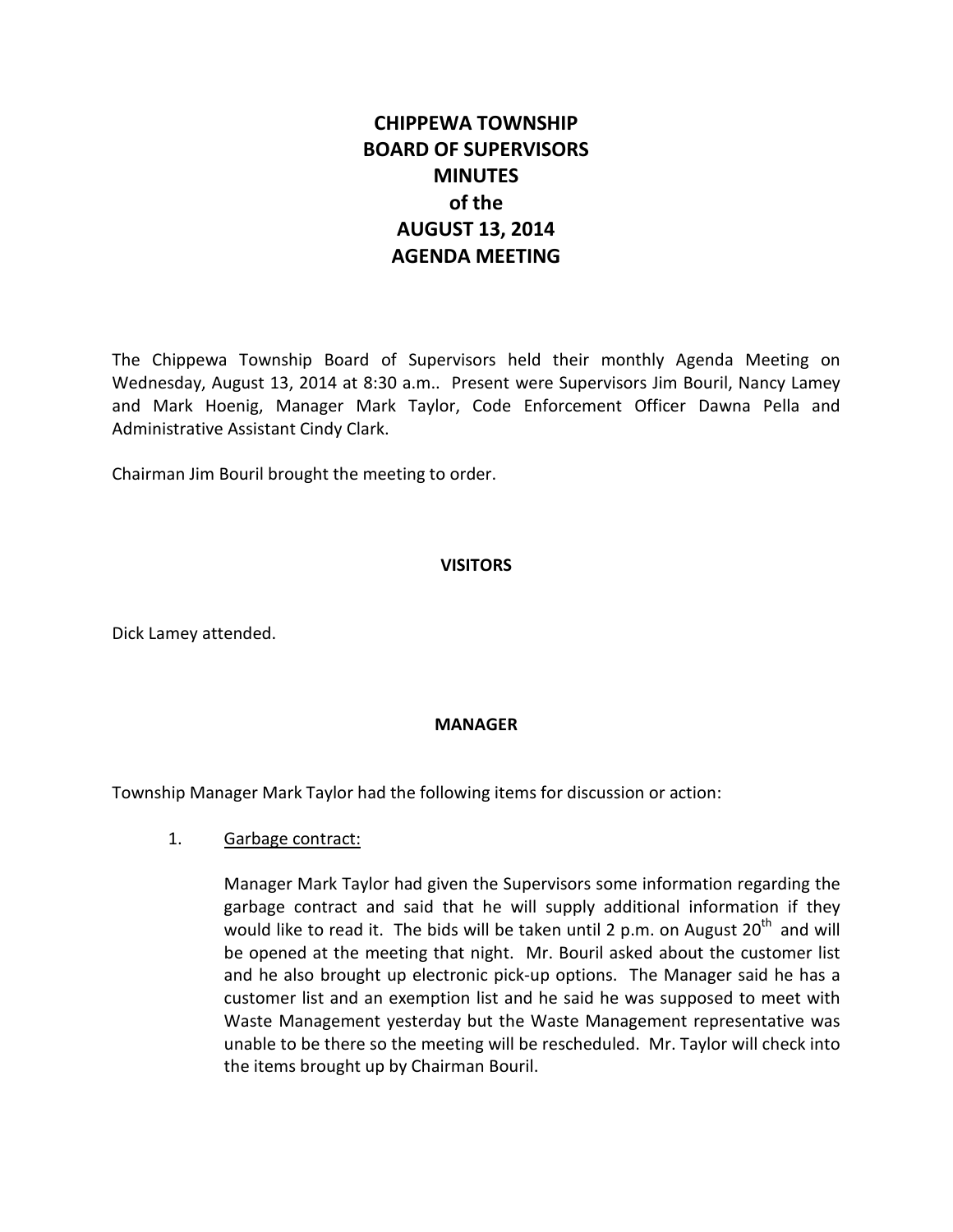#### 2. Resolution # 2014-8:

This resolution deals with the pension contract provisions and was a recommendation of auditors in the past. Manager Taylor said that the auditor has looked over this resolution and said it is perfect and just what they were looking for, so passage of it will bring us into compliance.

### 3. Resolution # 2014-9:

Attorney Verlihay provided copies of a resolution that deals with the terms of office of the existing five directors of the Sanitary Authority and the staggering of their 5-year terms.

### 4. Resolution # 2014-10:

This resolution addresses staggering the terms of office for the directors of the Sanitary Authority, by amending paragraphs 1 and 5 of the original 1963 Articles of Incorporation. Manager Taylor said that Solicitor Verlihay could further explain what this is if the Supervisors have any questions.

#### 5. Emergency Management Coordinator Appointment:

Manager Taylor said that he has talked to Tom Roberts and Tom is ready to step down as Emergency Management Coordinator. He recommends Kevin Whipple for this job. Kevin Whipple is certified and is interested in taking the job and Mark Taylor said that Tom is willing to hand over the reins to him. A copy of Kevin Whipple's certification certificate was forwarded to the Supervisors.

#### 6. Engine brake ordinance:

Manager Taylor had included an example of a basic engine brake retarder ordinance from the PSATS for Supervisors to look over as this was something previously requested by a resident of Dogwood. He said that if we pass an ordinance about this it will have to be one with fines that the police can enforce. He said there was some concern that by passing the ordinance we would be taking away a safety device from a vehicle but the ordinance will say that the brakes can be used in case of emergency. He will go over this with both the Police Chief and Solicitor Verlihay. He said a decision on this does not need to be made at next week's meeting but he is giving the information to the Supervisors so that something could possibly be done in the future. Manager Taylor said that due to where the resident lives, there may be a problem because of how the Township's lines are drawn. There could be an issue with sign placement.